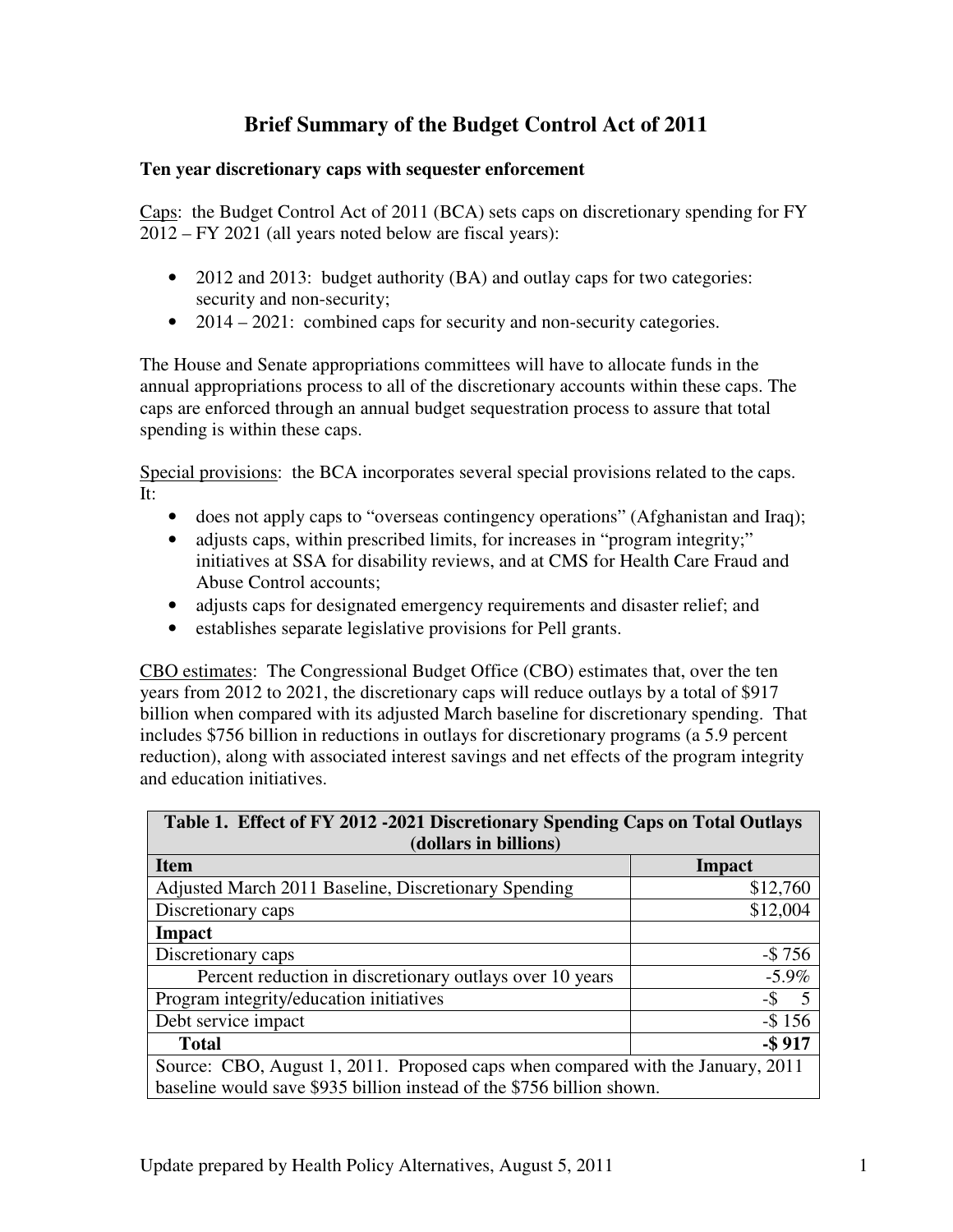In addition to the cumulative ten-year impact, the CBO estimate provides a year-by-year review of the discretionary caps compared with the baseline.

- Discretionary spending under the new caps will increase a total of three percent over this ten year period, compared with 9.8 percent growth under the baseline.
- The reduction in discretionary spending compared with the baseline is 2.1 percent in 2012, increasing to a reduction of 9.2 percent below the baseline level by 2021.

| <b>Table 2. Effect of Discretionary Spending Caps on Discretionary Outlays</b> |          |          |                          |                |  |
|--------------------------------------------------------------------------------|----------|----------|--------------------------|----------------|--|
| FY 2012 and FY 2021 (dollars in billions)                                      |          |          |                          |                |  |
|                                                                                |          |          | <b>Change, 2012-2021</b> |                |  |
|                                                                                | 2012     | 2021     | <b>Dollars</b>           | <b>Percent</b> |  |
| Adjusted March 2011 Baseline,                                                  | \$1,267  | \$1,391  | $+ $124$                 | $+9.8\%$       |  |
| Proposed Discretionary Caps                                                    | \$1,241  | \$1,278  | $+$ \$37                 | $+3%$          |  |
| <b>Impact of caps</b>                                                          |          |          |                          |                |  |
| <b>Dollars</b>                                                                 | $-$ \$26 | $-$113$  |                          |                |  |
| Percent change                                                                 | $-2.1\%$ | $-9.2\%$ |                          |                |  |
| Source: CBO, August 1, 2011                                                    |          |          |                          |                |  |

## **Vote on Balanced Budget Amendment**

The BCA requires a vote on balanced budget amendment to the Constitution sometime between October 1 and December 31, 2011, with expedited procedures for consideration.

# **Debt Ceiling Disapproval Process**

The BCA provides for modification of the debt ceiling by the President and a process for expedited Congressional disapproval of those modifications. The following summarizes the current debt ceiling and the two levels of modification:

| Prior debt ceiling:   | $$14.294$ trillion           |  |
|-----------------------|------------------------------|--|
| Initial modification: | $+$ \$ 0.9 trillion          |  |
| Second modification:  | $+$ \$ 1.2 to \$1.5 trillion |  |

The combined increase of \$2.1 to \$2.4 trillion is projected to be sufficient to require no additional action on the debt ceiling until after the 2012 elections.

Initial \$900 billion: If debt is within \$100 billion of the debt limit, the President submits written certification to Congress that further borrowing is required. The Secretary of the Treasury is then authorized to borrow an additional \$900 billion, in two stages, subject to Congressional disapproval.

- The Secretary can immediately borrow \$400 billion.
- If Congress fails to enact a joint resolution of disapproval (see below), the Secretary may borrow the remaining \$500 billion. If Congress enacts a joint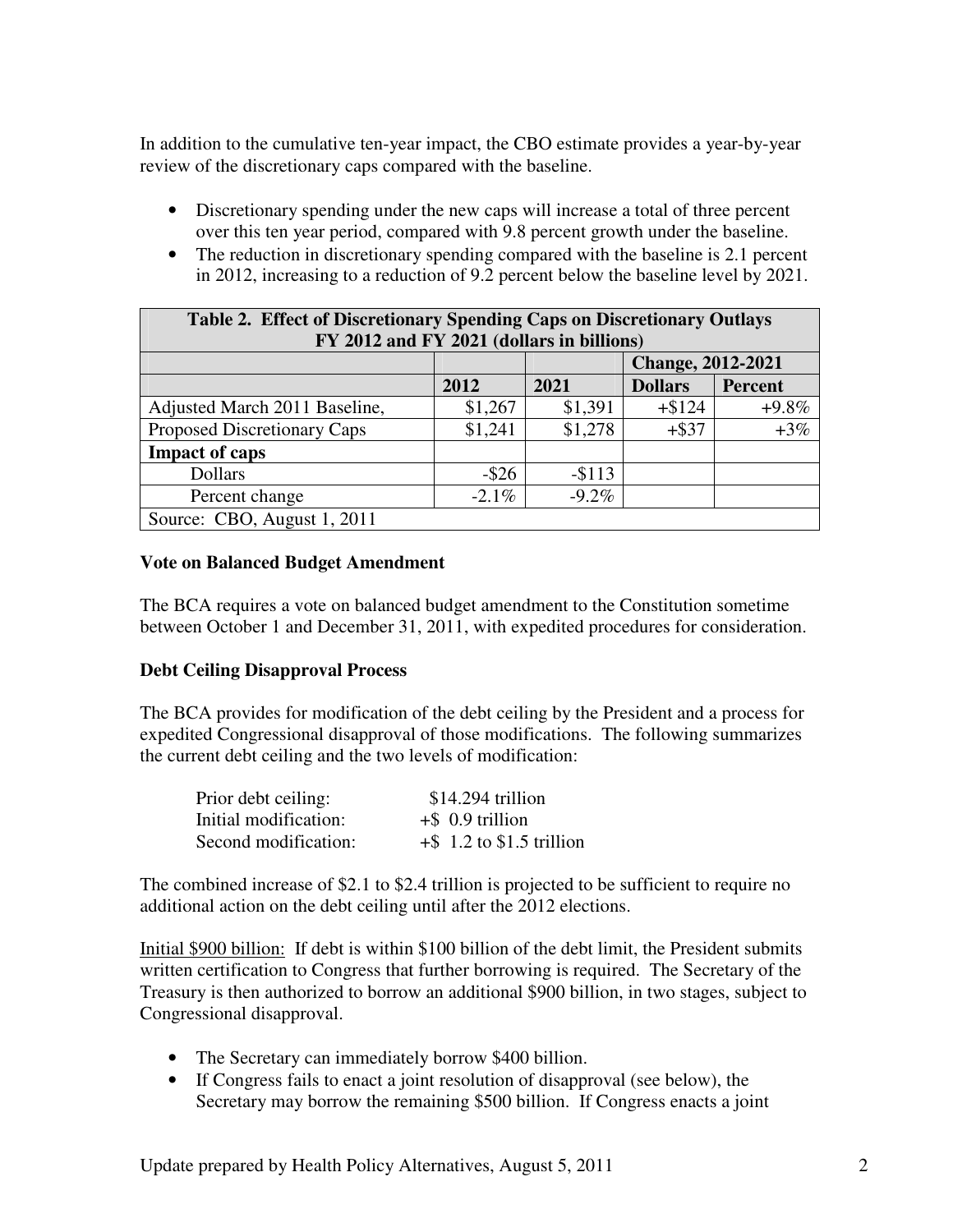resolution of disapproval and the President signs it, or has his veto overridden, then there is a mandatory sequester of spending of an amount equal to the \$400 billion borrowed.

Additional increase of \$1.2 to \$1.5 trillion: After the initial increase of \$900 billion, and if the debt increases to within \$100 billion of the new limit, the President again submits a written certification to Congress that further borrowing is required. The Secretary of the Treasury is then authorized to borrow an additional \$1.2 - \$1.5 trillion:

- The minimum increase is \$1.2 trillion.
- If a Constitutional amendment to balance the budget has been submitted to the States for ratification, the increase is \$1.5 trillion.
- If the Joint Committee (see below) has approved deficit reduction of more than \$1.2 trillion, the increase in the debt limit is the amount of the deficit reduction, but no more than \$1.5 trillion.

Resolution of disapproval: The Congress can consider a resolution of disapproval of the increase in the debt limit, under expedited procedures. In general, the resolution must be approved within 50 days of receipt of the President's certification of the need for the initial \$900 billion, and within 15 days of receipt of the President's certification of the need for the second \$1.2 to \$1.5 trillion.

# **Budget Goal, Joint Committee and Sequestration**

In addition to the initial ten-year caps on discretionary spending, the BCA provides for:

- A goal of \$1.2 to \$1.5 trillion in additional deficit reduction over ten years from 2012-2021;
- A Congressional Joint Select Committee on Deficit Reduction which is charged with achieving \$1.5 trillion in deficit reduction, with a statutory deadline of enactment by January 15, 2012; and
- A sequester of automatic reductions in spending of \$1.2 trillion if the Joint Committee does not achieve at least \$1.2 trillion in deficit reduction.

Goal: The goal for the Joint Committee is \$1.5 trillion in deficit reduction over the ten year period, but if they reach \$1.2 trillion in deficit reduction (including interest savings), enacted into law, there is no sequestration. Sequestration is designed to achieve \$1.2 trillion in deficit reduction when combined with any deficit reduction achieved by the Committee. For example, if \$1 trillion in deficit reduction is enacted based on the Committee's recommendations, then sequestration would have to achieve the final \$0.2 trillion.

Joint Committee: The Joint Select Committee on Deficit Reduction is established, with 12 members who are sitting members of the House and Senate: three each appointed by the Speaker and Minority Leader of the House, and the Majority and Minority Leaders of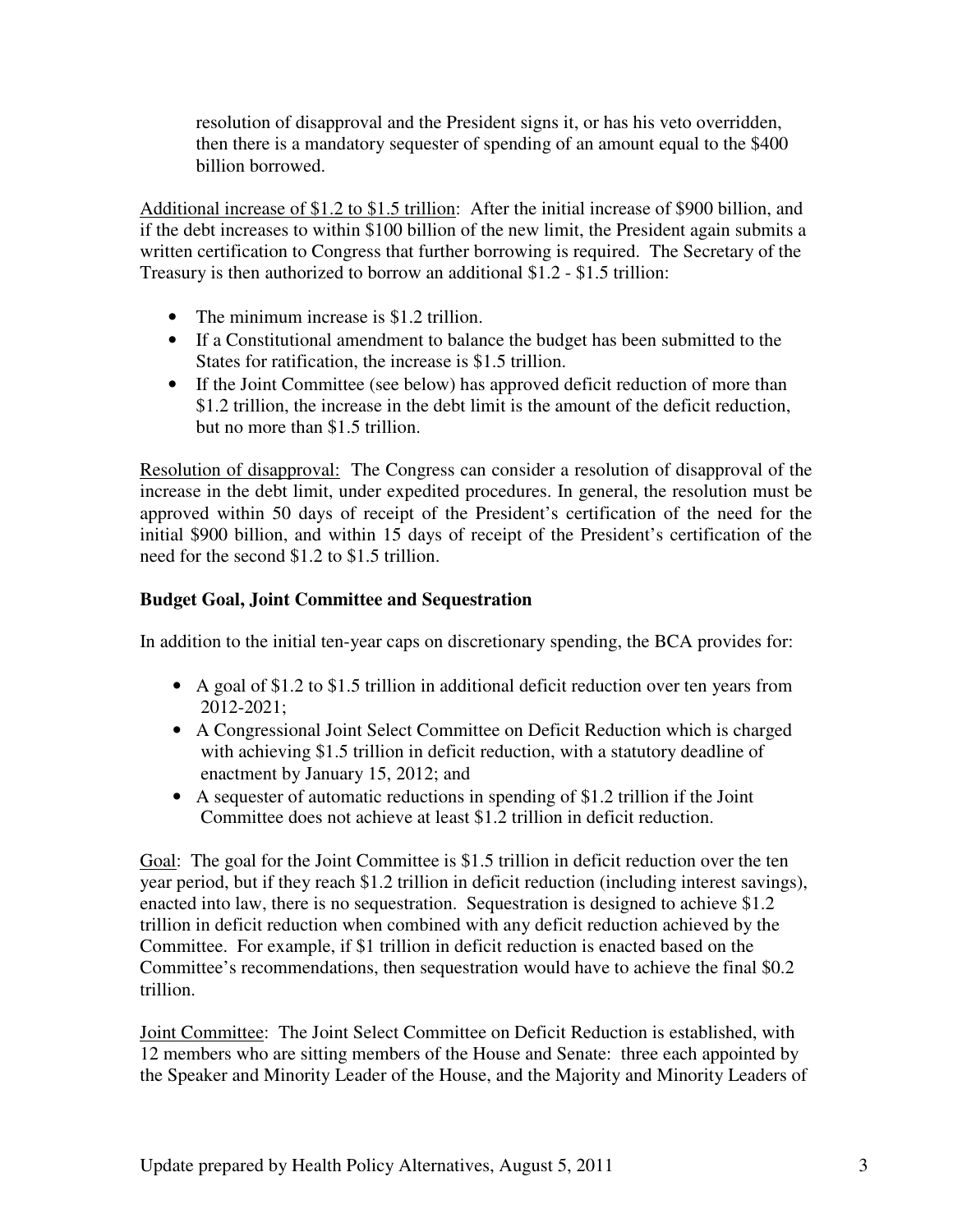the Senate. A majority (seven) is required to report recommendations. The timetable for the Committee is set out below.

| Table 3. Deadlines for Joint Select Committee on Deficit Reduction<br>(All deadlines noted are "no later than") |          |  |  |  |
|-----------------------------------------------------------------------------------------------------------------|----------|--|--|--|
| Members appointed (14 days after enactment)                                                                     | 08/16/11 |  |  |  |
| Initial meeting (45 days after enactment)                                                                       | 09/16/11 |  |  |  |
| Committees may make recommendations to Joint Committee                                                          | 10/14/11 |  |  |  |
| Joint Committee votes                                                                                           | 11/23/11 |  |  |  |
| Joint Committee submits report, legislative language (if approved)                                              | 12/02/11 |  |  |  |
| Deadline for reports by Committees of jurisdiction                                                              | 12/09/11 |  |  |  |
| Vote on final passage in each body                                                                              | 12/23/11 |  |  |  |
| Deadline for enactment (for fall-back sequester)                                                                | 01/15/12 |  |  |  |
| Joint committee terminates                                                                                      | 01/31/12 |  |  |  |

The recommendations of the Committee would be considered under expedited procedures in the House and the Senate.

The Joint Committee's target is explicitly "deficit reduction," which implies that both revenues and spending can be considered, subject to the obvious political constraints. There is, however, debate over which baseline will be used (it appears to be subject to the judgment of the Chairs of the Budget Committees). The baseline is important because the "current law" baseline assumes expiration of the tax cuts originally enacted during the Bush Administration and extended through the end of 2012 during the Obama Administration. As a result, the increase in revenue associated with their automatic expiration is already built into the baseline. CBO also sets out a more plausible "current policy" baseline which assumes that the Congress will extend those tax cuts. The implications of the use of alternative baselines are now being debated.

# **Sequestration**

If, by January 15, 2012, recommendations of the Joint Committee have not been enacted into law achieving at least \$1.2 trillion in deficit reduction, mandatory sequestration would be implemented by OMB to secure the difference between the Joint Committee's deficit reduction (if any) and that \$1.2 trillion target.

In general, the required sequestration savings:

- would be spread evenly over the nine years 2013-2021;
- would include interest savings (sequestration is required to save 82 percent of the target amount, with the remainder coming from the associated savings in interest);
- would come half from defense (mandatory and discretionary) spending and half from nondefense spending (mandatory and discretionary);
- would be implemented using prior Statutory Pay-As-You-Go (PAYGO) rules and Budget Act exemptions and limits from those rules.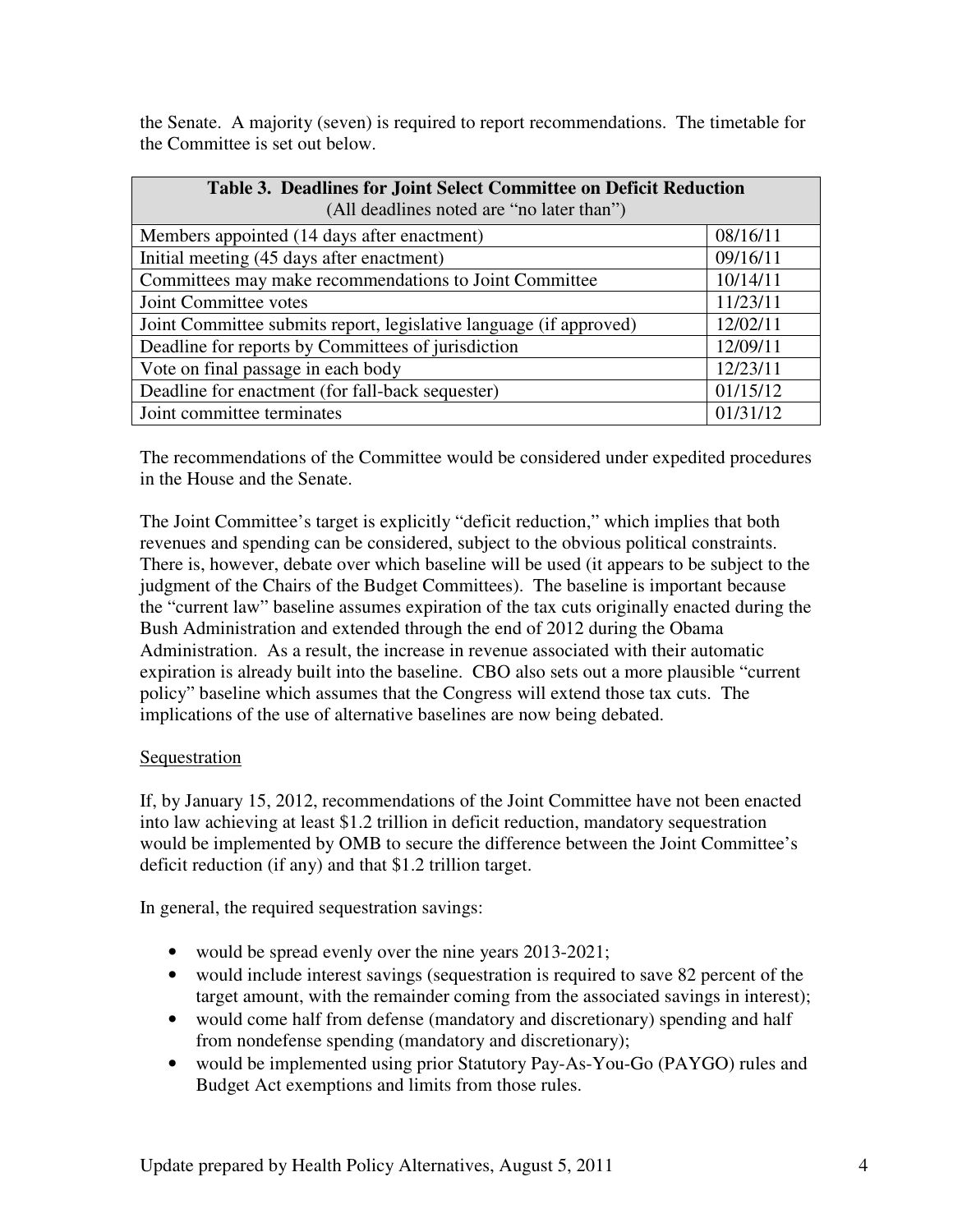The procedures specifically cross-reference the existing exemptions and special rules for a sequester that were most recently amended in the 2010 PAYGO legislation (P.L. 111- 139.) Major areas of spending exempt from the sequester would include:

- Refundable income tax credits (this would presumably include the new premium tax credits under the Affordable Care Act, but would not include the subsidies for cost sharing);
- Grants to States for Medicaid;
- Children's Health Insurance Fund;
- Payments to Health Care Trust Funds;
- Vaccine Injury Compensation and Trust fund;
- Government Payment for various Federal Annuitants and Employees Health Benefits;
- Medicare Part D Low income subsidies, and the part D catastrophic subsidy;
- Payments to States for subsidies for certain low income Medicare beneficiaries (Qualified Individuals);
- Social Security benefits;
- Veterans Programs; and
- Interest.

Medicare payments are not exempt from the sequester, but are limited to reductions of no more than two percent for a fiscal year.

*It is important to note that these exemptions and special limits apply only in the event that the Joint Committee fails to achieve \$1.2 trillion in deficit reduction and a sequester is required. The Joint Committee itself can recommend changes in any and all federal program spending, and revenues, to achieve deficit reduction. Most observers fully expect the Joint Committee to attempt to address federal health programs as a major component of their deficit reduction effort.*

CBO estimate: CBO cannot score the potential work of the Joint Committee because the policies are not yet reported. Instead, it scores the default sequestration of \$1.2 trillion, which, combined with the \$917 billion savings from the ten-year discretionary caps, yields a total of \$2.117 trillion in deficit reduction.

Potential impact of the sequestration: Governmental estimates of the sequestration are not yet available, but the Center on Budget and Policy Priorities (CBPP) issued a report setting out how the potential sequestration might occur.<sup>1</sup>

The Center's estimate assumes that the full \$1.2 trillion sequestration would take place. The timing of the sequestration applies to fiscal years 2013-2021, a nine year period.

<sup>1</sup> Richard Kogan, *How the Potential Across-the-Board Cuts in the Debt Limit Deal Would Occur,* Center on Budget and Policy Priorities, August 4, 2011.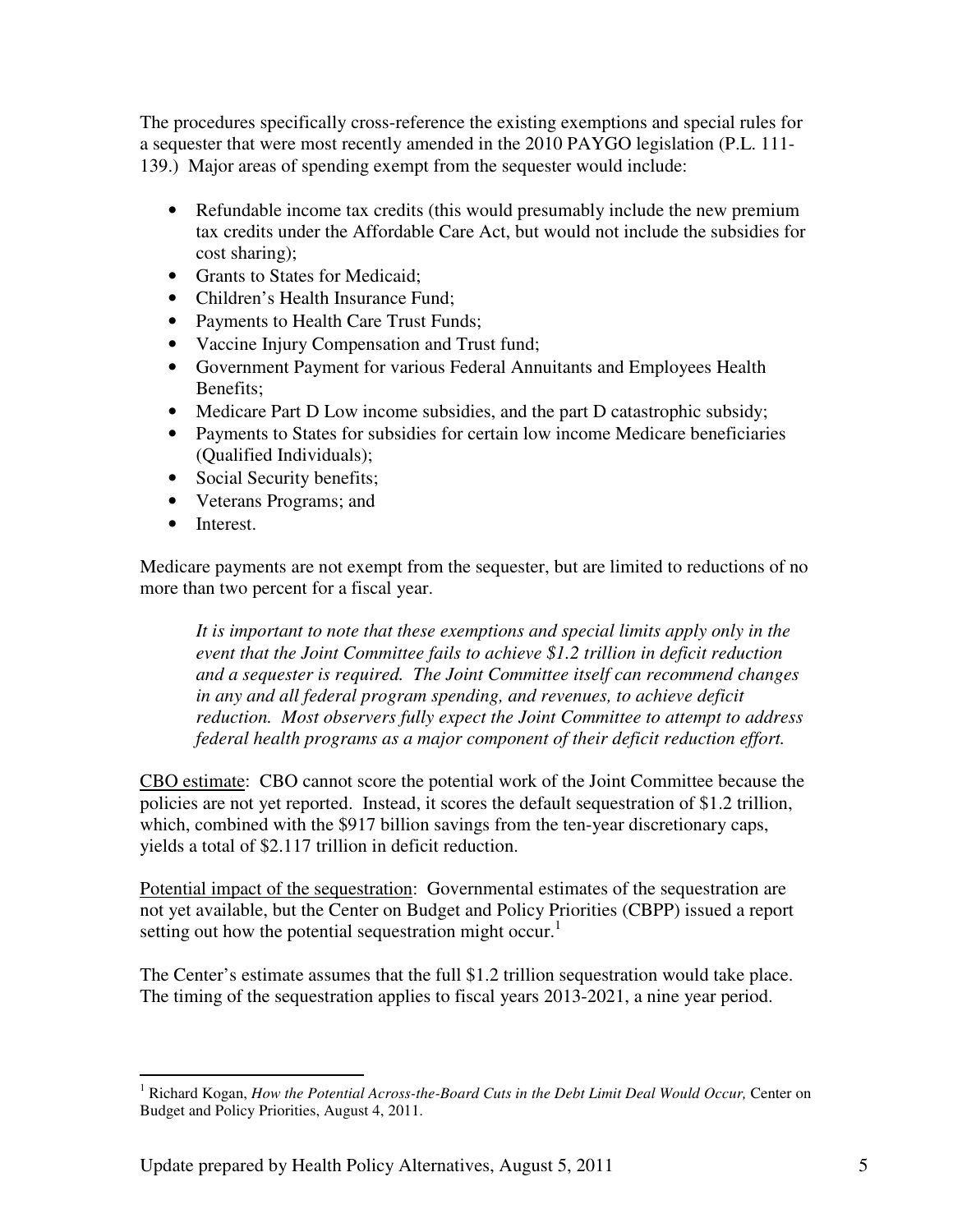- The \$1.2 trillion total is translated into a required annual sequestration, over the nine years (2013 – 2021) in the law, and assuming interest savings under the terms dictated in the law.
- The result is that a total of \$984 billion must be sequestered over the nine years, with assumed interest savings of \$216 billion.
- That translates into \$110 billion per year (rounded for ease of further calculations), which is then further split under the law into one-half defense programs (\$55 billion) and one half non-defense (\$55 billion).

# **Table 4. Computing Total Annual Amount Sequestered, Assuming Full Sequester of \$1.2 Trillion From 2013-2021 (in billions)**

| <b>Totals (FY 2013-2021)</b>                                       |           |
|--------------------------------------------------------------------|-----------|
| Total amount sequestered, 2013-2021                                | \$1,200   |
| Assumption of debt service savings (18% set by the law)            | $-$ \$216 |
| Total amount to be sequestered over nine years 2013-2021           | \$984     |
| Defense and non-defense shares (50/50 split)                       |           |
| Non-defense                                                        | \$492     |
| Defense                                                            | \$492     |
|                                                                    |           |
| <b>Annual amounts</b>                                              |           |
| Annual amount sequestered (total/9 years from 2013-2021 - rounded) | \$110     |
| Annual defense sequestration                                       | \$55      |
| Annual non-defense sequestration                                   | \$55      |
|                                                                    |           |
| Source: CBPP, August 4, 2011                                       |           |

The Center goes on to estimate a top-line program impact of the \$55 billion sequester for 2013. As noted above, a substantial portion of mandatory spending is exempt from the sequester, including Social Security, Medicaid, CHIP, SNAP (formerly known as the Food Stamp Program, Child Nutrition, Supplemental Security Income (SSI), refundable tax credits such as the EITC and the new individual health insurance tax credits under the ACA, along with Veterans' benefits and federal retirement programs. Medicare can be sequestered by no more than two percent.

## *As a result, CBPP estimates a 2013 sequester of about nine percent on the nonexempt mandatory and discretionary non-defense programs (along with the two percent reduction for Medicare).*

The Center's assessment, while focused on the domestic programs, notes that the \$55 billion share of the sequester borne by the defense budget would result in a nine percent reduction in funding in 2013 for those programs, if the President exercises his option to exclude military personnel accounts, and a seven percent reduction if he includes those accounts. As with the non-defense sequester, all of the amounts are on top of the caps (and potential sequester) across all discretionary programs dictated by the initial ten-year cap on discretionary spending (see Tables 1 and 2).